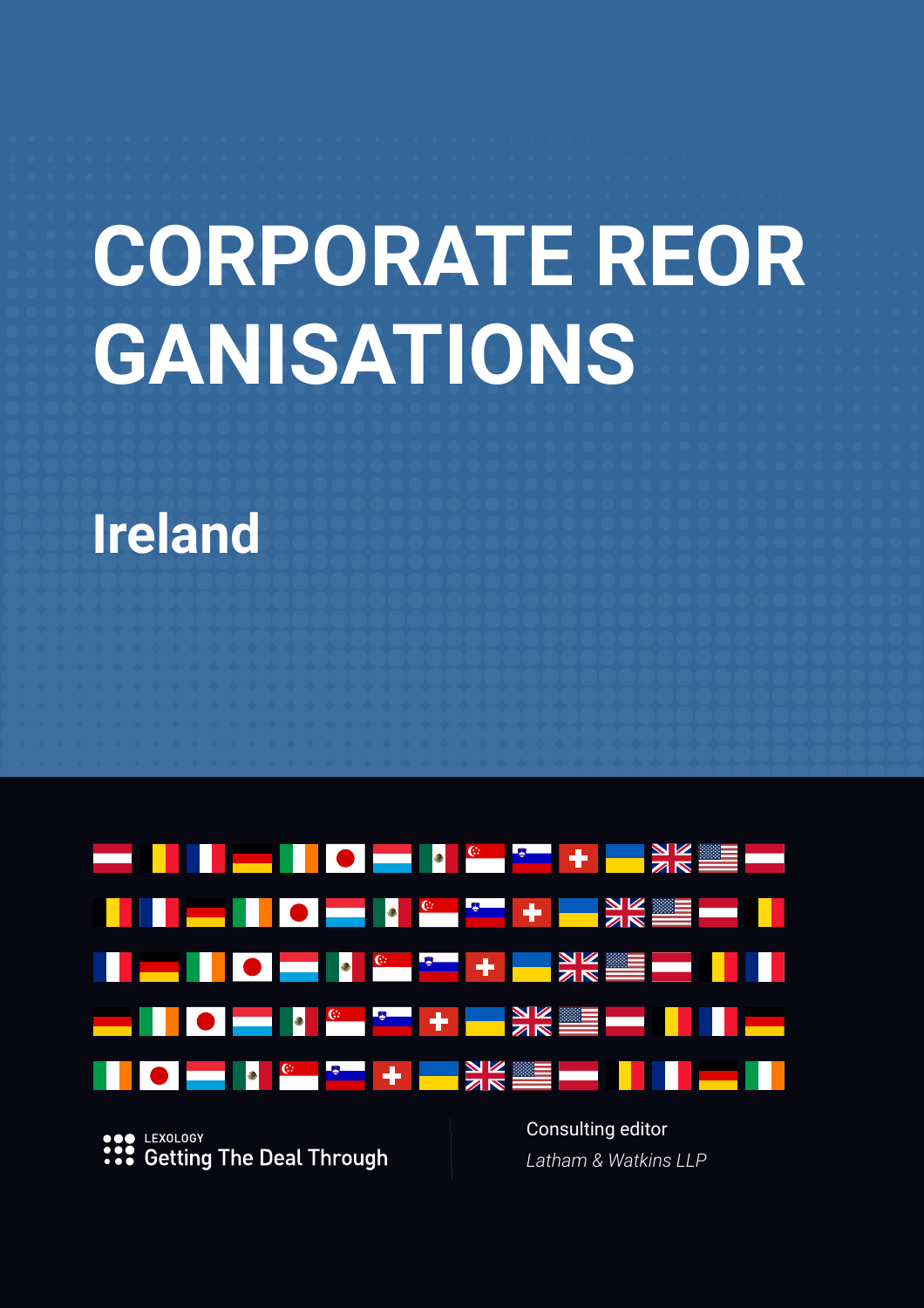# **Corporate Reorganisations**

Consulting editors

**Nick A. Cline, Robbie McLaren, Catherine Campbell**

*Latham & Watkins LLP*

Quick reference guide enabling side-by-side comparison of local insights, including into the legal and regulatory framework; rate of reorganisations; key preparatory, employment and fnancing and other issues; accounting and tax; necessary consents and approvals; treatment of assets; reorganisation formalities; and recent trends.

#### Generated 16 March 2022

The information contained in this report is indicative only. Law Business Research is not responsible for any actions (or lack thereof) taken as a result of relying on or in any way using information contained in this report and in no event shall be liable for any damages resulting from reliance on or use of this information. © Copyright 2006 - 2022 Law Business Research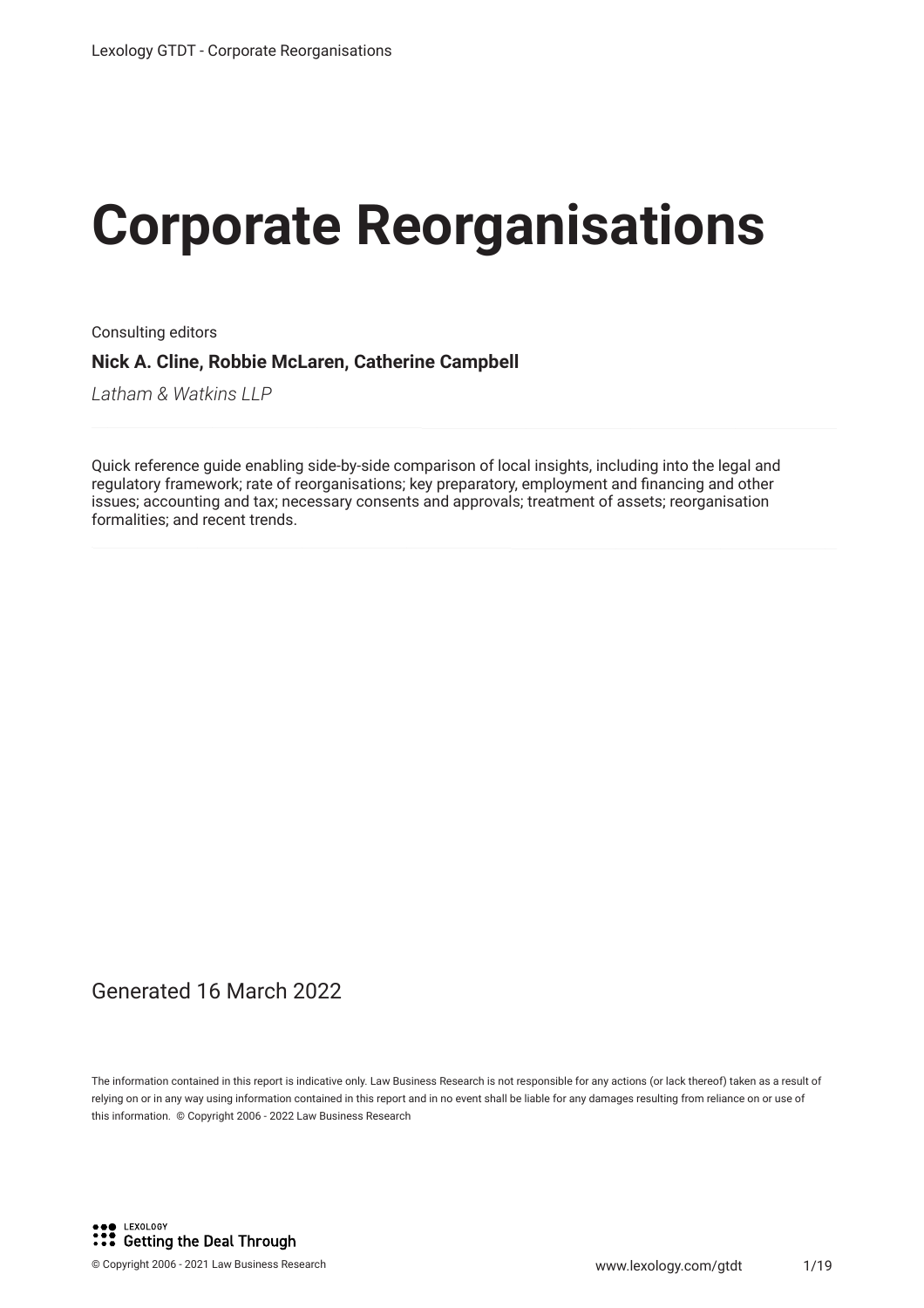### **Table of contents**

#### **LEGAL AND REGULATORY FRAMEWORK**

**Types of transaction**

**Rate of reorganisations**

**Jurisdiction-specifc drivers**

**Structure**

**Laws and regulations**

**National authorities**

#### **KEY ISSUES**

**Preparation Employment issues Financial assistance Common problems**

#### **ACCOUNTING AND TAX**

**Accounting and valuation Tax issues**

#### **CONSENT AND APPROVALS**

**External consent and approvals Internal consent and approvals**

#### **ASSETS**

**Shared assets**

**Transferring assets**

#### **FORMALITIES**

**Date of reorganisation Documentation Representations, warranties and indemnities Assets versus going concern Types of entity Post-reorganisation steps**

#### **UPDATE AND TRENDS**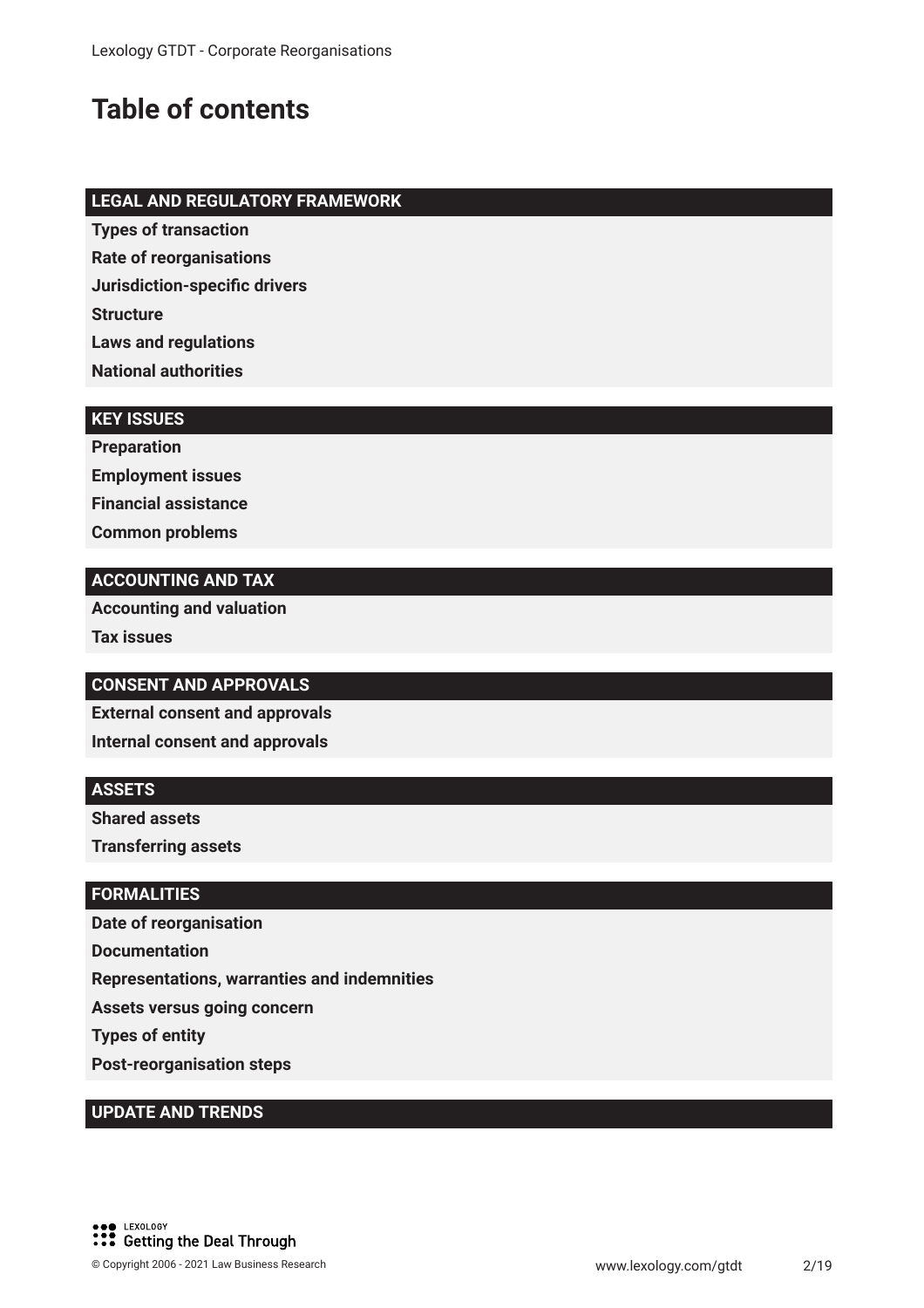#### **Hot topics**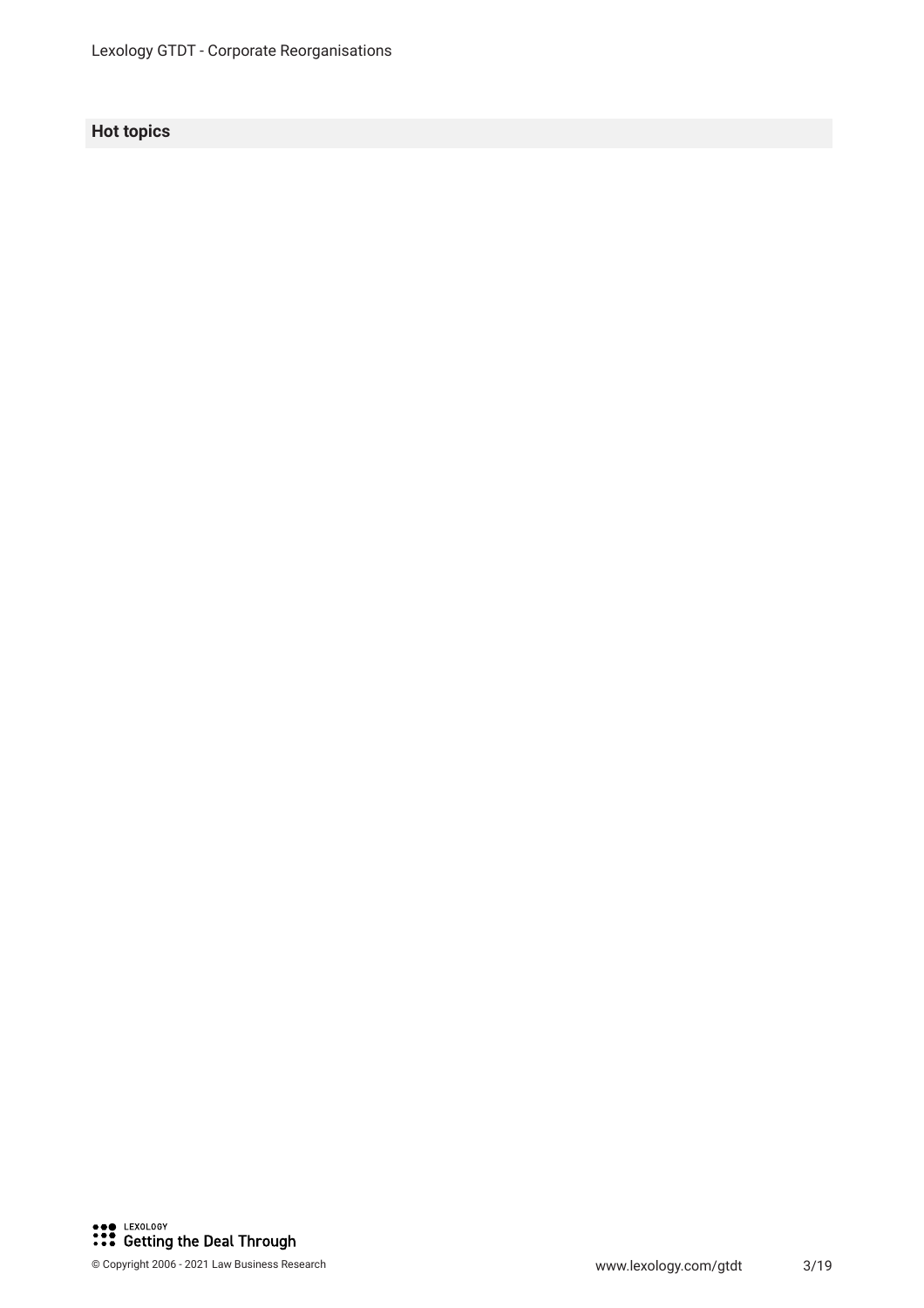### **Contributors**

#### Ireland



**Kieran Trant** kieran.trant@matheson.com *Matheson*



**Caroline Buckley** *Matheson*



**Fergus Bolster** fergus.bolster@matheson.com *Matheson*

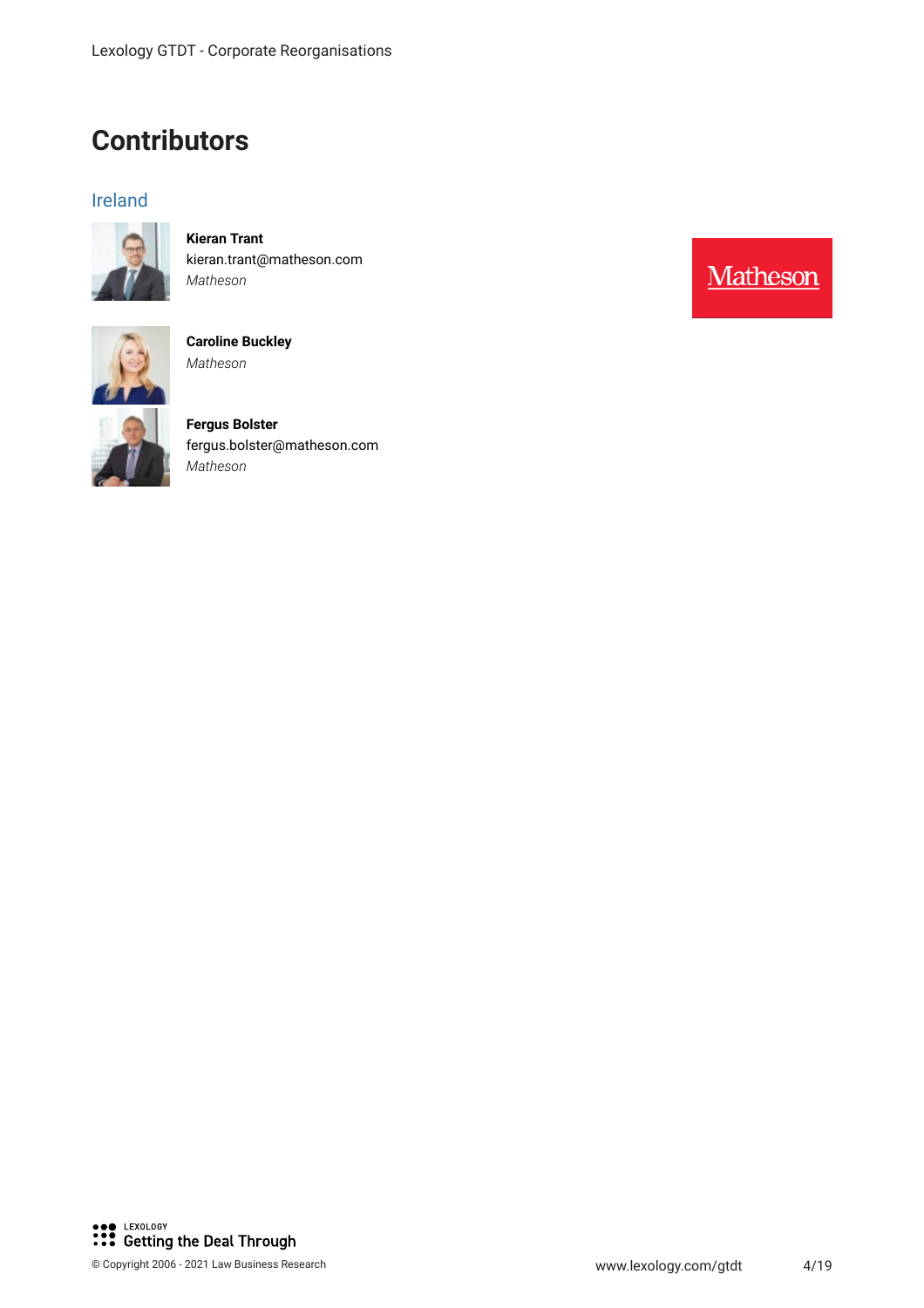#### **LEGAL AND REGULATORY FRAMEWORK**

#### **Types of transaction**

What types of transactions are classifed as 'corporate reorganisations' in your jurisdiction?

In Ireland, the types of transactions that would typically be classifed as 'corporate reorganisations' are those that involve the transfer of companies, businesses or assets between related group entities, demergers and spin-out transactions, and corporate re-domiciliations. Such transactions typically involve one or more of the following legal steps to achieve the relevant business objective: share or asset transfers (including the assignment of intellectual property rights); share-for-share transactions; share-for-undertaking transactions; share capital reductions or reorganisations; mergers; divisions; voluntary strike-offs; and liquidations.

Corporate reorganisations are executed for a wide variety of purposes, including:

- as a precursor to the sale of all or part of a business to a third party;
- by way of a post-acquisition integration of an acquired business;
- as a precursor to a stock market listing (which may be combined with an initial public offering) of the shares of the holding company, where a pre-listing restructuring of the group may be advisable from a fnancial or valuation perspective, or would assist the group in complying with its post-listing compliance obligations;
- to effect the demerger or spin-out of a business, or part of a business, to a new holding company or to the existing shareholders, including in conjunction with a stock market listing, which may be combined with an initial public offering, of the shares of the new holding company;
- to effect a corporate re-domiciliation, whereby the holding company of a group is replaced with a holding company incorporated in another jurisdiction, which may either be an inbound re-domiciliation to Ireland or an outbound re-domiciliation from Ireland;
- in response to new or anticipated legal and regulatory changes (including tax changes) that will impact the business of the group;
- to facilitate a proposed expansion of the business of the group into new geographic or commercial markets;
- for treasury, accounting or tax purposes, including to facilitate the repatriation of cash to the ultimate parent company or its shareholders;
- \* to achieve operational or administrative efficiencies within the group's business by combining business streams, eliminating duplicative or dormant legal entities; and
- as a reaction to macroeconomic events, such as the fnancial crisis of 2008–2011, Brexit, etc.

*Law stated - 10 February 2022*

#### **Rate of reorganisations**

Has the number of corporate reorganisations in your jurisdiction increased or decreased this year compared with previous years? If so, why?

Despite the ongoing covid-19 pandemic, corporate reorganisation activity involving Irish companies continued to increase in 2021. This was primarily due to the following factors:

- multinational groups, primarily in the technology sector, seeking to restructure their international operations in response to or in anticipation of changes to Irish, EU and international tax laws and sentiment, in many cases involving a migration of business functions from another jurisdiction or an increase in a group's existing activities in Ireland;
- the effects of Brexit continue to drive reorgansiational activity, in particular among international fnancial services

LEXOLOGY **S** Getting the Deal Through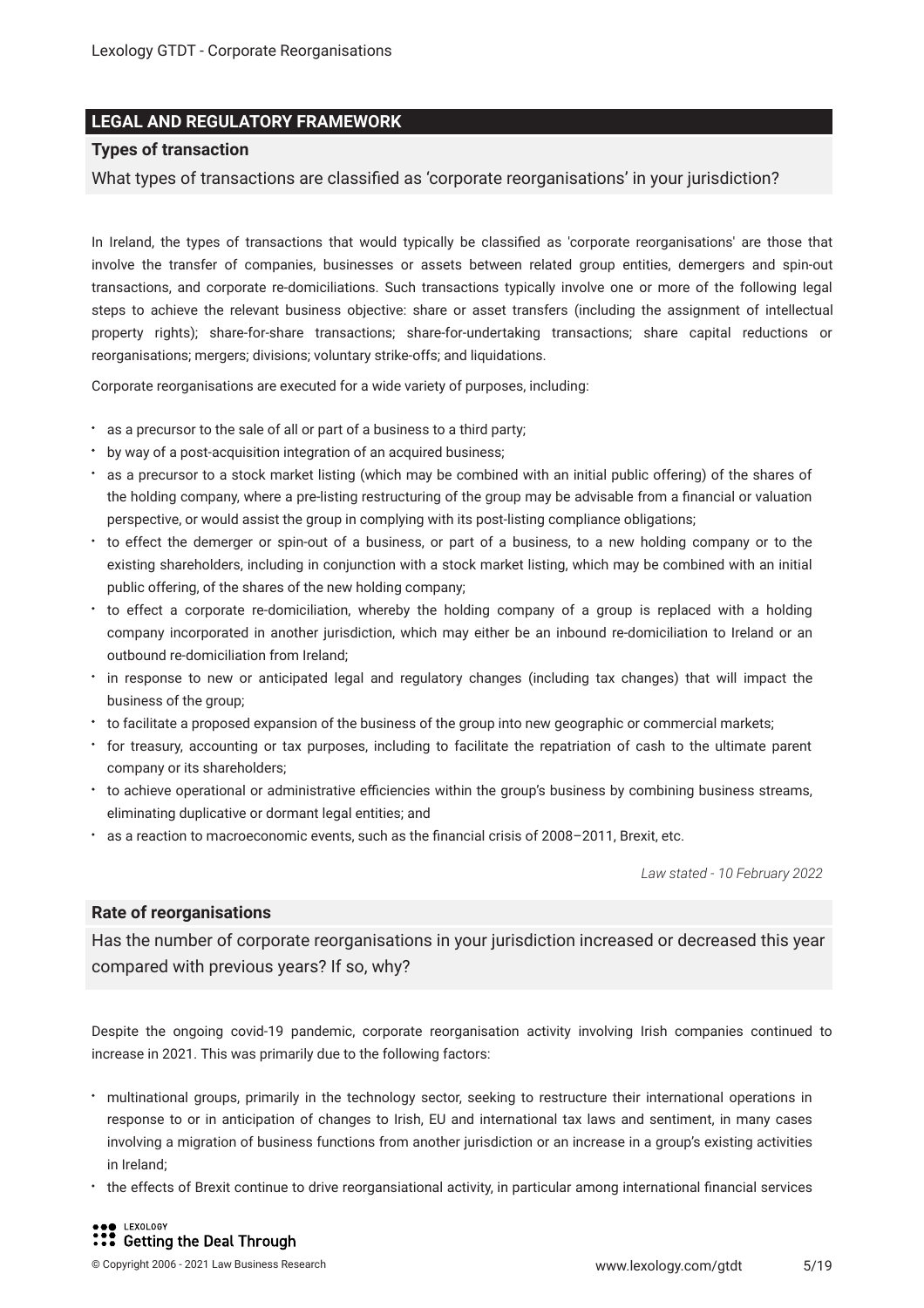groups (principally insurance companies and banks) and life sciences companies that previously operated in the EU on the basis of regulatory licences and authorisations granted in the United Kingdom, which ceased to have pan-European recognition after Brexit. Ireland's position in, and access to, one of the world's largest markets, the EU, is now even more signifcant than ever; and

post-acquisition integration activity following on from an increase in global M&A activity, particularly driven by transactions involving technology companies headquartered in the United States with signifcant operations in Ireland.

*Law stated - 10 February 2022*

#### **Jurisdiction-specifc drivers**

#### Are there any jurisdiction-specifc drivers for undertaking a corporate reorganisation?

While corporate reorganisations involving Irish companies are typically driven by transactional or other commercial activity, changes to laws and regulations also infuence restructuring activity.

Changes or anticipated changes to Irish, EU and international tax law (resulting in many instances from the Base Erosion and Proft Sharing initiative undertaken by the Organisation for Economic Cooperation and Development (OECD)) have been, and continue to be, drivers of corporate reorganisation activity involving Irish companies, where multinational groups are seeking to restructure their global operations to meet the evolving requirements of crossborder tax rules.

The impact of Brexit continues to be a driver of corporate reorganisation activity, whereby international fnancial services groups (principally insurance companies and banks), previously operating in the EU on the basis of regulatory licences granted in the UK, have restructured their operations such that they are now regulated from Ireland (to protect their pan- European regulatory status). UK life sciences companies holding European Medicines Agency authorisations have had to restructure their organisations in the same way. However, on a broader basis, outside the regulated sectors, the effects of Brexit following the ending of the Withdrawal Agreement between the EU and the UK continue to be assessed across the spectrum of UK-based international companies that carry on business in the EU and companies that are planning to expand operations into the EU. In this regard, Ireland, with its competitive corporate tax rate (together with other factors, such as its highly educated workforce, its business-friendly legal regime and being the only remaining natural English-speaking country in the EU) has been a destination of choice for companies looking to migrate operations from the UK to an EU jurisdiction or otherwise establish new operations in the EU.

The Companies Act 2014 (the 2014 Act) entered into effect on 1 June 2015 and consolidated and modernised existing Irish company law. The 2014 Act introduced fexibilities in existing corporate procedures as well as new restructuring mechanics, which facilitate the implementation of certain types of reorganisation transactions. These include:

- a new domestic merger regime, which, for the frst time, permits legal mergers between two Irish private companies (whereby one company survives and the other is dissolved without entering liquidation), supplementing the cross-border merger regime introduced by the European Communities (Cross-Border Mergers) Regulations 2008 (the Cross-Border Merger Regulations), which allows for the merger of Irish limited liability companies with limited companies from other EU member states;
- a new domestic division process whereby, for the frst time, a formal division of an Irish company into two newly formed companies can be effected (with the dividing company being dissolved without entering liquidation);
- a new validation process for certain restricted transactions called the 'summary approval procedure', which now permits a limited company to reduce its share capital without court approval (and, in the process, create distributable profts that may be necessary to legally effect cash repatriation by way of dividend or the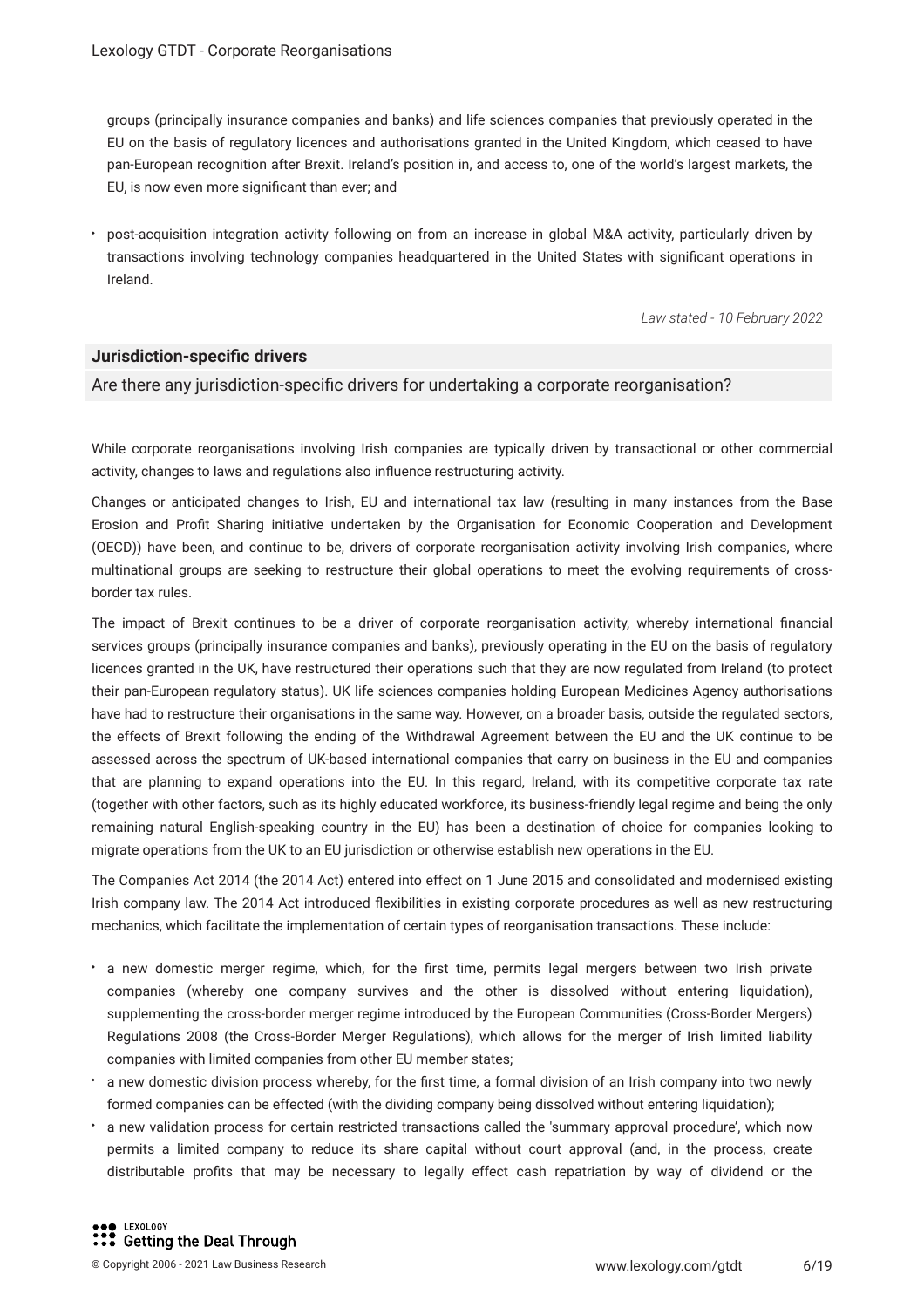distribution or transfer of assets intra-group);

- the permitted use of the summary approval procedure to approve a tripartite share-for-undertaking type transaction by way of effecting a reduction in capital or undistributable reserves of the transferor company, thus enabling such a transaction to be implemented where the transferor does not have sufficient distributable profits to do so otherwise; and
- the removal of the requirement for unlimited liability companies to have distributable profts to pay dividends or make other distributions.

*Law stated - 10 February 2022*

#### **Structure**

#### How are corporate reorganisations typically structured in your jurisdiction?

This depends on the underlying purpose or aim of the reorganisation. Most intra-group reorganisations involve share or asset transfers (including the assignment of intellectual property rights), share transfers, share-for-share transactions, share-for-undertaking transactions, share capital reductions or reorganisations, mergers, divisions, voluntary strike-offs and liquidations. Most often, a series of these steps will need to be undertaken to achieve the desired objectives of the broader reorganisation.

Demergers and spin-out transactions typically involve the packaging of the relevant demerger business assets under a new 'spinco' that is wholly owned by the existing parent. The demerger is then effected either by directly distributing the shares of the spinco to the shareholders of the parent, effecting a tripartite share-for-undertaking type transaction by way of effecting a reduction in capital or undistributable reserves of the transferor company, or by means of a statutory scheme of arrangement. A statutory scheme of arrangement requires the approval of a majority number of parent shareholders representing at least 75 per cent in value of the shares represented in person or by proxy at a general meeting of the parent, together with a court sanction of the scheme.

Other types of transactions that could, for various reasons, form part of corporate reorganisations, would be:

- a conversion of the legal entity type (eg, a conversion of a limited liability company into an unlimited liability company to avail of certain advantages that form of legal entity is allowed under Irish law);
- a transfer of the place of management and control to or from Ireland for tax planning purposes; and
- \* the establishment by a foreign company of branch operations in Ireland.

In many cases, corporate reorganisations involving Irish companies will also have components involving affiliates incorporated or domiciled in other jurisdictions, meaning non-Irish law will have a bearing on the form of restructuring being undertaken and will have to be considered in conjunction with non-Irish legal and tax counsel.

*Law stated - 10 February 2022*

#### **Laws and regulations**

What are the key laws and regulations to consider when undertaking a corporate reorganisation?

The provisions of the 2014 Act, which has consolidated Irish company law, is the primary piece of legislation that needs to be considered as part of any reorganisation. The 2014 Act is the primary source of law that contains the rules pertaining to the making of dividends and other distributions, capital reductions, the fnancial assistance prohibition (and exceptions thereto) and the process for effecting statutory mergers, divisions and schemes of arrangement. The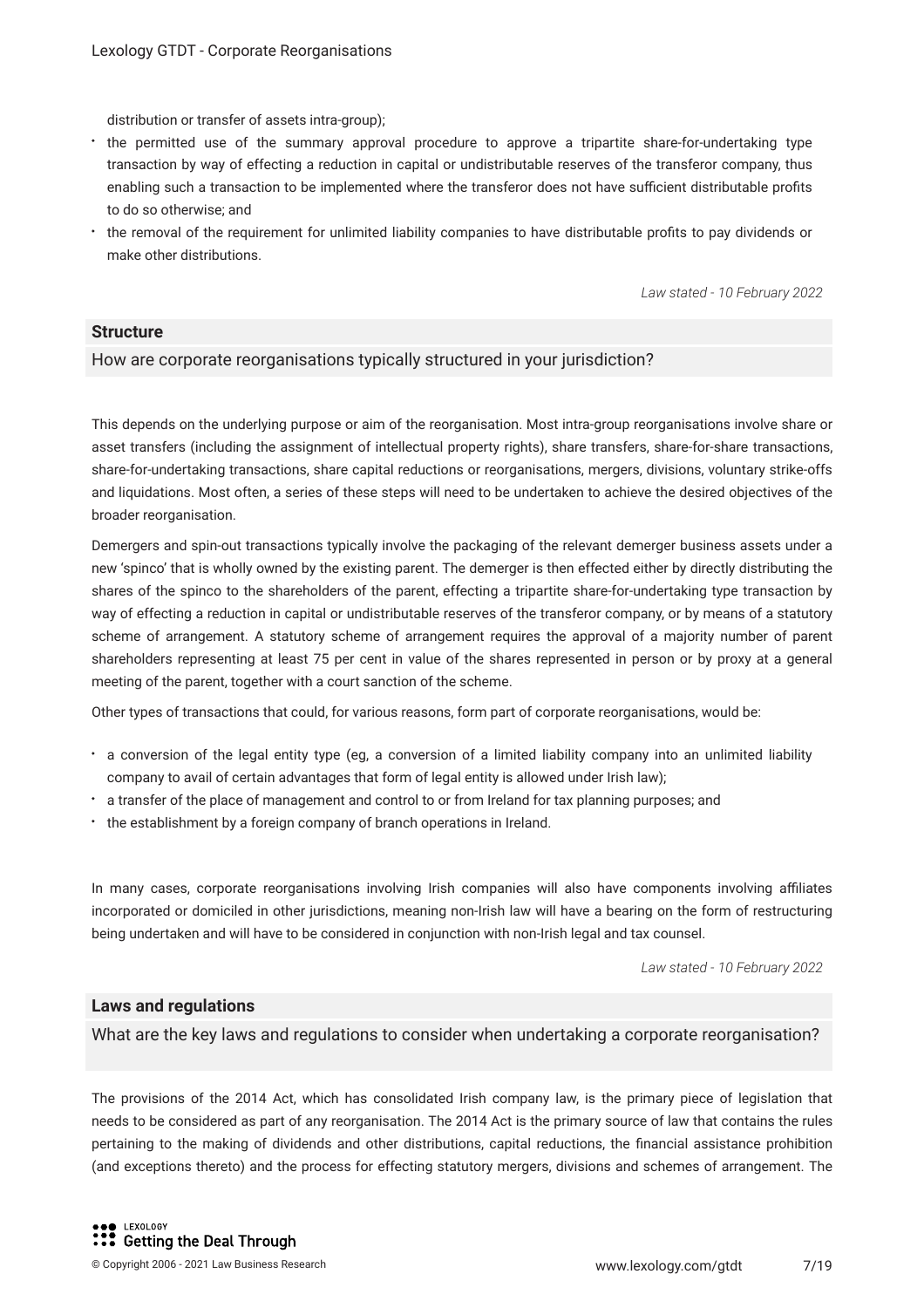2014 Act is also the primary source of the now codifed directors' fduciary duties and rules for the preparation of individual and group statutory fnancial statements.

The Cross-Border Merger Regulations apply to cross-border mergers between Irish and other EU incorporated companies.

In the case of a business transfer, the European Communities (Protection of Employees on Transfer of Undertakings) Regulations 2003 (the TUPE Regulations) will be of particular importance when employees are part of the relevant business.

Additionally, there is a considerable amount of Irish legislation and regulation that could potentially have an impact when planning a corporate reorganisation, depending on the nature of the reorganisation itself, the industry sector of the group and the specifc activities carried on by the relevant Irish company. The most common example is in the case of a company holding a regulatory authorisation or licence to carry on its activities in Ireland (for example, a company carrying on banking, insurance or other fnancial services activities), the underlying legislation may require the consent of the licensing authority (which, in the case of a fnancial services company, would be the Central Bank of Ireland) to be provided before the corporate reorganisation can be implemented. Data privacy law considerations, including implications under the General Data Protection Regulation (GDPR), have increasingly become a factor in various forms of corporate reorganisations.

Irish tax and stamp duty legislation will also need to be considered as part of the analysis in determining the tax implications of any proposed reorganisation.

*Law stated - 10 February 2022*

#### **National authorities**

What are the key national authorities to be conscious of when undertaking a corporate reorganisation?

The key national authorities are:

- the Central Bank of Ireland. Where a company holds an authorisation to carry on a fnancial services business from the Central Bank of Ireland, consent from that authority may sometimes be required in advance of implement the restructuring;
- the Government Grant Authorities. In certain circumstances, the terms of grant aid funding provided by government grant aiding bodies such as Industrial Development Authority (IDA) or Enterprise Ireland may require a consent to be obtained before certain corporate reorganisations can be implemented;
- the High Court. Under the Companies Act 2014, a court order may be required to sanction certain restricted transactions that form part of reorganisations, such as mergers, divisions, schemes of arrangement and share capital reductions;
- the Companies Registration Office. Most reorganisations involving Irish companies will require certain filings to be made at the Irish Companies Registration Office, including details of any variation of share capital, the passing of any special shareholder resolutions and revisions to the constitution of the company; and
- the Registrar of Benefcial Ownership. Following the coming into effect of the European Union (Anti-Money Laundering: Benefcial Ownership of Corporate Entities) Regulations 2019 (which implemented the EU's 4th Anti-Money Laundering Directive), all Irish companies are now required to make flings with the Register of Benefcial Ownership (RBO) in respect of individuals who are considered to be benefcial owners of the company. Equivalent obligations exist in other EU member states as well as in the UK. In some instances, a corporate reorganisation may result in a requirement for an Irish company to make an updated fling with the RBO where there is a change in the company's beneficial owners.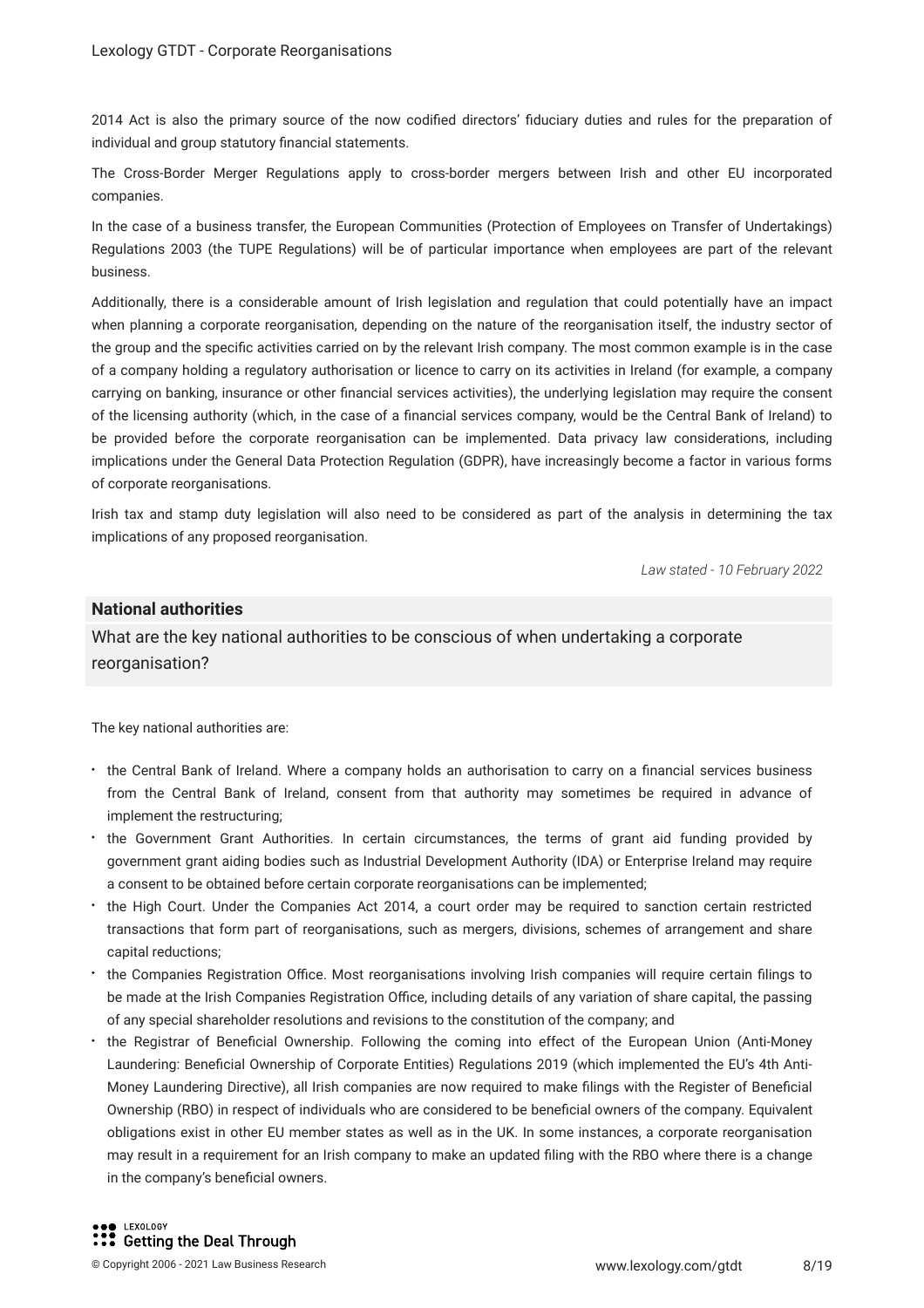#### **KEY ISSUES**

#### **Preparation**

What measures should be taken to best prepare for a corporate reorganisation?

A detailed planning exercise is an important aspect of any reorganisation to ensure an effective and efficient implementation, and to ensure all objectives are achieved both on a short-term and long-term basis. The planning actions generally required as part of any reorganisation would include the following:

- reviewing the constitution or memorandum and articles of association of the Irish company or companies in question to confrm whether the proposed transactions are permitted or whether any revisions need to be made to facilitate the proposed steps;
- identifying any company law issues or barriers (eg, availability of distributable profts or the need to create same);
- obtaining comprehensive tax and accounting advice;
- identifying material third-party agreements or regulatory authorisations that may require consent or notifcation (eg, by reason of the relevant contracts or authorisations containing termination on change-of-control provisions);
- identifying whether any shares or assets are pledged as security to a third-party lender or are otherwise subject to a restriction on transfer, requiring relevant releases or consent to be obtained from the third party;
- $\cdot$  identifying any shared assets and services and agreeing how such assets and services are to be continued following reorganisation, including on a transitionary basis;
- in the case of a demerger or spin-out undertaken in conjunction with a stock market listing (which may be combined with an initial public offering), consideration of all relevant capital markets laws and regulations, including the listing rules of the relevant exchange, prospectus law requirements, market abuse, and insider dealing laws and regulations; and
- with regard to the above, preparing a detailed step plan identifying the steps and the documents, corporate approvals, signatories and timing required for each of the steps involved, as well as all step dependencies (including any necessary third-party consent and notifcations).

*Law stated - 10 February 2022*

#### **Employment issues**

What are the main issues relating to employees and employment contracts to consider in a corporate reorganisation?

The preliminary issue to be considered from an employment perspective in a corporate reorganisation is the form of the reorganisation itself. If the reorganisation takes place as a business or asset transfer, the European Communities (Protection of Employees on Transfer of Undertakings) Regulations 2003 (the TUPE Regulations) will most likely be triggered. Where the reorganisation constitutes a transfer for the purpose of TUPE, those employees who are wholly or mainly assigned to the transferring business will have an automatic right to transfer employment to the new or reorganised entity on the same terms and conditions of employment and with their continuity of service intact. Under TUPE, a 30-day information and consultation period with employees is required and this time frame should be considered as part of the overall timeline of the reorganisation. However, TUPE does not generally apply to share acquisitions. It is possible that the integration of two businesses following a share acquisition may give rise to a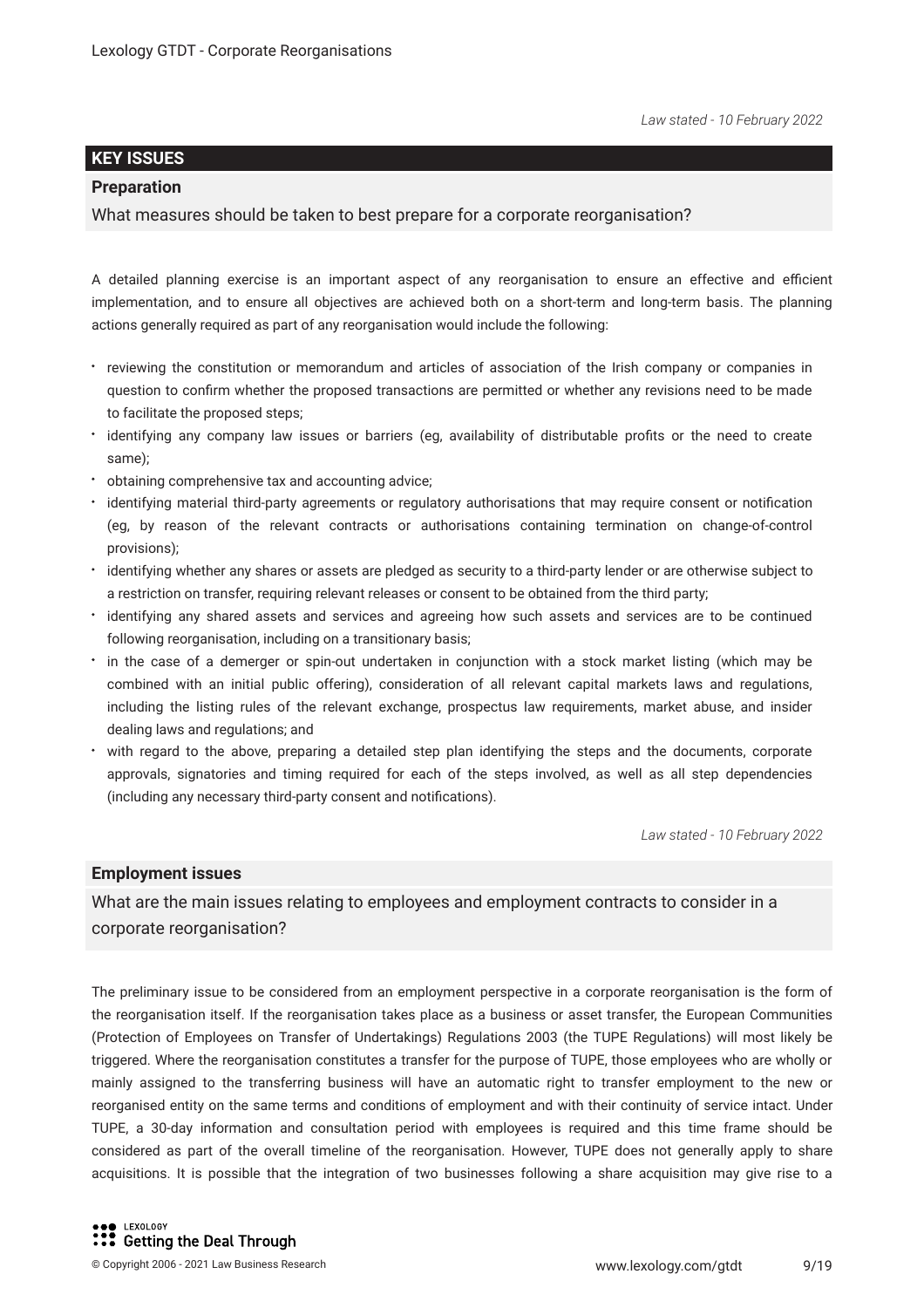transfer under TUPE.

In reorganisations involving the transfer or reorganisation of shares in an Irish company, there are fewer Irish employment law considerations. This is due to the fact that the employer entity in this scenario remains the same, albeit with a new owner, such that any subsequent changes to be made to employees' terms and conditions would have to be made in accordance with the existing variation provisions of the relevant employment contracts or the express consent of the employees. It is generally considered best practice in Ireland to inform employees in this type of reorganisation of the change in owner of their employer entity.

*Law stated - 10 February 2022*

#### What are the main issues relating to pensions and other benefts to consider in a corporate reorganisation?

Different issues will arise depending on whether the pension schemes in question are classifed as defned beneft (DB) or defned contribution (DC). Generally speaking, a DB scheme will raise more issues than a DC scheme (eg, funding issues and covenant concerns). The legal nature of the change (that is, whether it is a share or asset transfer) and the reasons for the change will also determine, to a certain extent, the issues that arise in a corporate reorganisation.

In respect of a share transfer (that is, where the target continues to sponsor its own pension schemes following acquisition), both the employer company and the trustees will need to consider the effect of the reorganisation on the employer's covenant (that is, the employer's legal obligation, ability and willingness to continue to fund the scheme into the future). This could be a signifcant concern for pension scheme trustees, and so consideration should be given to communicating with trustees at an early stage of the transaction. As a result of the Directive (EU) 2016/2341, IORP II, which was transposed into Irish law through the European Union (Occupational Pension Schemes) Regulations 2021, there will be increased costs associated with pensions schemes. The costs to be considered are: the initial once-off cost of ensuring the scheme's process and structure compliance with IORP II; the additional cost of continuing to run the pension scheme in an IORP II-compliant manner; and (if a professional trustee is to be appointed to ensure IORP II requirements are met) the cost of payment to the professional trustee. The extent of these costs are not yet known owing to the early stage of implementation.

In a business and asset transfer involving employees, TUPE will apply and while, generally speaking, occupational pension schemes are exempt from the automatic transfer provisions of TUPE, both the circumstances of the reorganisation and the pension scheme documentation should be examined, as some pension benefts (eg, early retirement benefts on redundancy and bridging pensions) do not fall within the TUPE pensions exception and could, therefore, transfer with the business.

*Law stated - 10 February 2022*

#### **Financial assistance**

Is fnancial assistance prohibited or restricted in your jurisdiction?

Irish companies (both private limited companies and public limited companies (PLCs)) are restricted from providing, directly or indirectly, fnancial assistance in connection with the acquisition of shares in the Irish company itself or any direct or indirect holding company, unless the transaction in question falls within a number of stated exceptions or the transaction is validated in advance under the summary approval procedure. Under the summary approval procedure, all or a majority of the directors of the company must sign a declaration confrming that the company will be in a position to pay all its debts as they fall due within the 12-month period following completion of the restricted transaction. The shareholder or shareholders of the company must also approve the restricted transaction by special resolution before it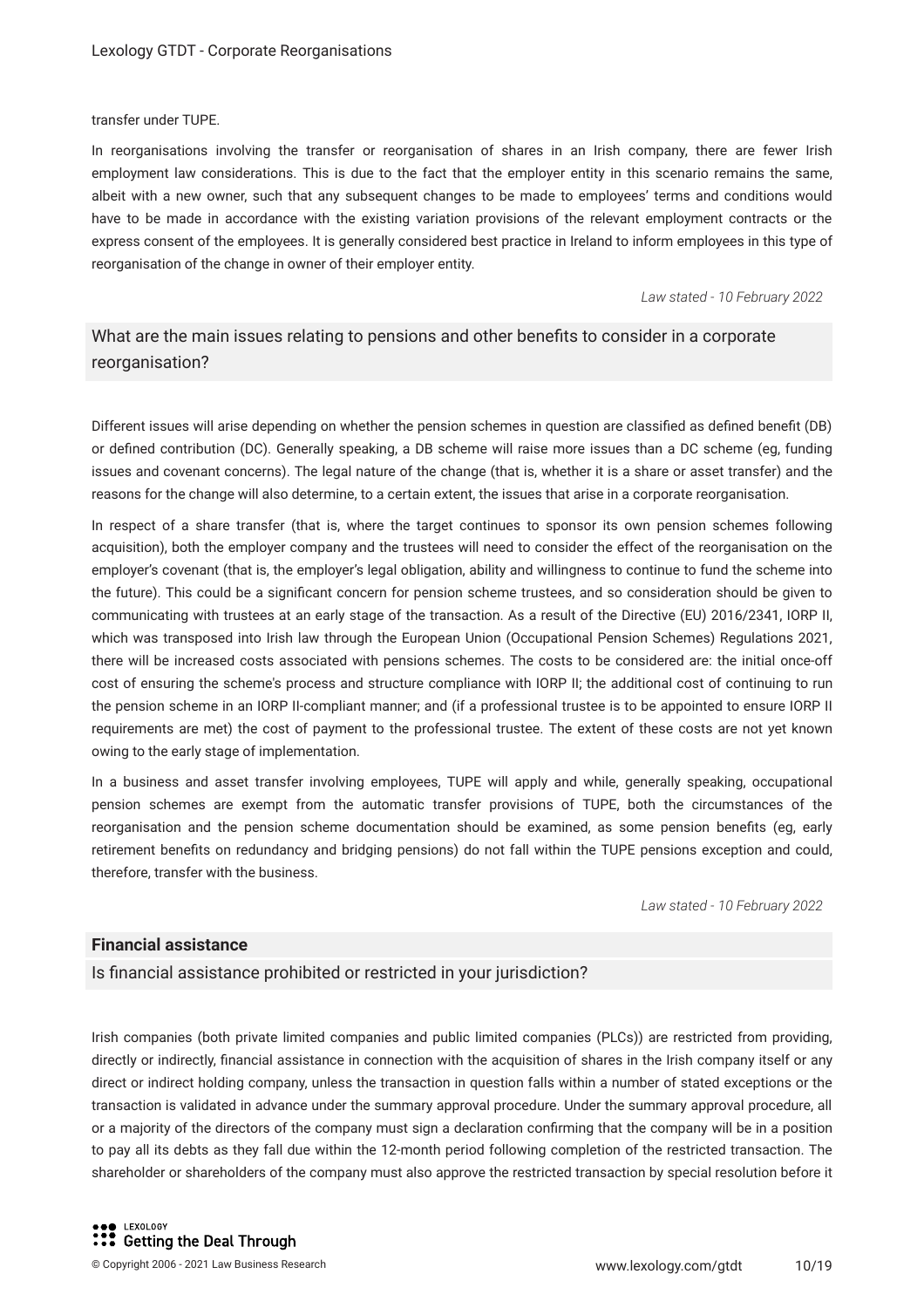#### can be implemented.

Financial assistance considerations commonly arise as part of corporate reorganisations where loans, capital contributions, guarantees, etc, are being provided. While in most instances it will be possible to validate the transaction using the summary approval procedure, the important consideration, from a planning perspective, is that the validation must be completed in advance of the transaction's implementation.

The summary approval procedure for validation of fnancial assistance is not available to PLCs or their Irish incorporated subsidiaries. Accordingly, transactions involving such companies must be structured so that the relevant companies are not providing fnancial assistance. If they are already providing fnancial assistance, such assistance is brought within one of the other available exceptions.

*Law stated - 10 February 2022*

#### **Common problems**

What are the most commonly overlooked issues or frequently asked questions in a corporate reorganisation?

The following are examples of some of the key questions that should be asked at the planning stage of any reorganisation involving an Irish company to ensure all relevant issues are addressed and dealt with.

- What type of valuations are required to be prepared as part of the reorganisation and should the documentation include 'true up' provisions to facilitate an adjustment to any consideration paid following completion of any valuation? As additional parties may need to be engaged to perform valuations, these issues should be dealt with as early as possible.
- What details relating to the corporate reorganisation will come into the public domain (eg, as a result of flings required to be made at the Irish Companies Registration Office or the Register of Beneficial Ownership, or both), and when will this occur? The group's public relations team should be made aware of these disclosures to manage any press reporting that may result.
- What are the technical accounting implications of the steps for the Irish company or companies involved? Ideally these should be confrmed in advance with the Irish company's auditors to ensure the accounting treatment is consistent with the objectives of the reorganisation.
- Does the transaction trigger any clawback of stamp duty or other tax relief claimed previously under Irish or non-Irish tax law?

*Law stated - 10 February 2022*

#### **ACCOUNTING AND TAX**

#### **Accounting and valuation**

How will the corporate reorganisation be treated from an accounting perspective? How are target assets and businesses valued?

The accounting treatment of corporate reorganisations is, in our experience, generally treated in a similar way to thirdparty transactions, but, in all cases, the technical accounting treatment should be fully vetted and confrmed in advance by the group's accounting advisers and, as appropriate, auditors to identify any accounting issues arising.

In terms of valuations, assets and businesses can generally be transferred at book value where the transferring company has distributable profts. Unlimited companies have more fexibility in this respect as they are not subject to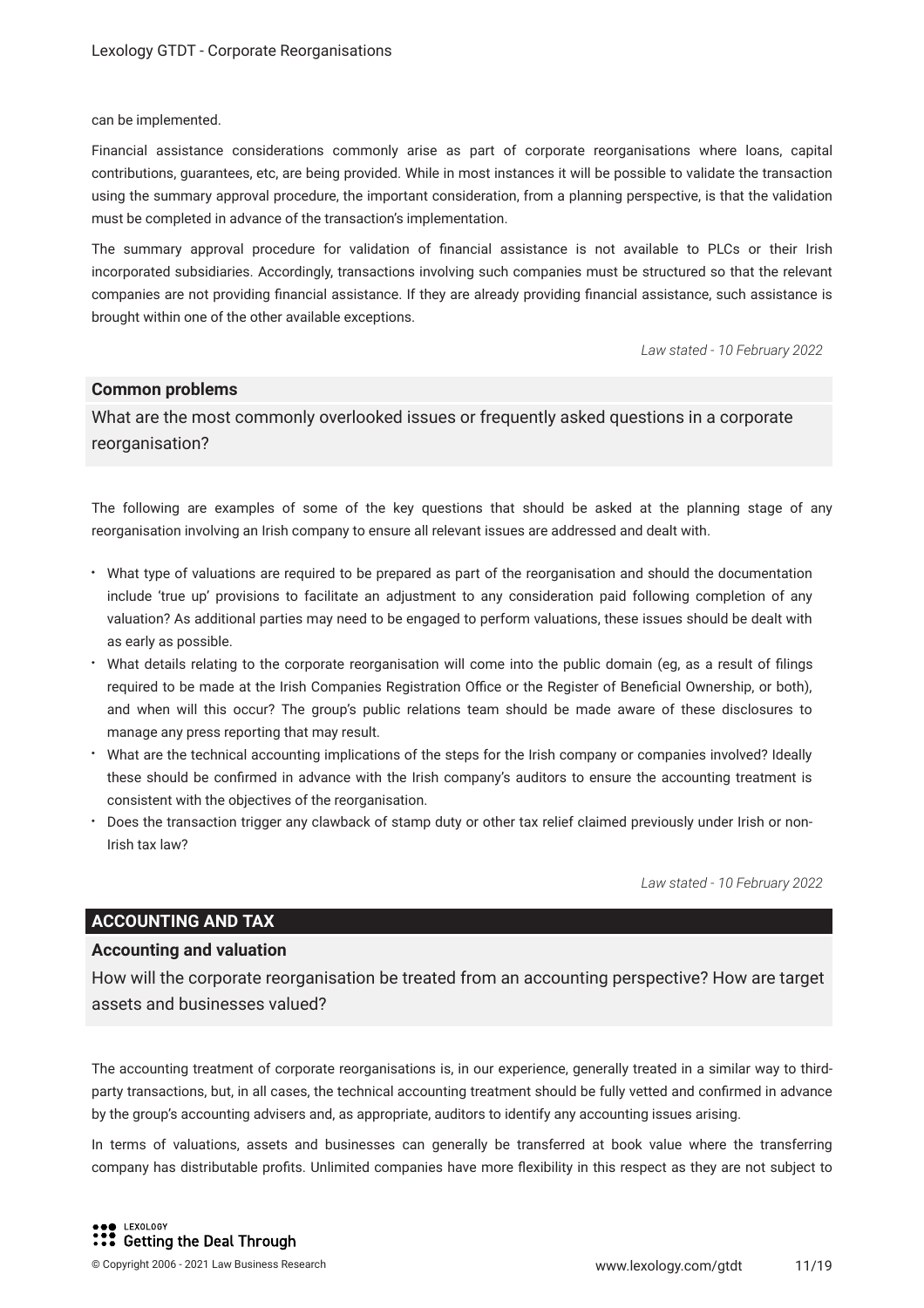the requirement to have distributable profts in order to make distributions.

The potential corporate governance implications for the directors of an Irish company of transferring a business or asset for less than its full market value should be considered when it arises. This is to ensure there is a business justifcation for that decision and it may be appropriate, in some instances, for shareholder approval of the transaction to be obtained to support the decision of the directors.

*Law stated - 10 February 2022*

#### **Tax issues**

What tax issues need to be considered? What are the tax implications of carrying out a corporate reorganisation?

The tax issues to be considered in the context of a corporate reorganisation differ depending on the structure of the reorganisation being applied. Liabilities to tax can potentially arise under a number of different tax heads.

The Taxes Consolidation Act 1997 (TCA) and the Stamp Duty Consolidation Act 1999 (SDCA) prescribe that corporate reorganisations can obtain the beneft of certain tax reliefs provided that the various criteria contained therein are met. A summary of the main tax liabilities and reliefs are as follows:

- Capital gains tax: an Irish tax resident company is liable to capital gains tax at a rate of 33 per cent on the worldwide gains, which it realises from the disposal of its chargeable assets. Non-Irish tax resident companies fall within the charge to Irish capital gains tax where they realise a gain on the disposal of certain 'specified' assets, which include Irish land and buildings. Tax liability of 33 per cent may apply to companies if 'chargeable assets' are being transferred, and to shareholders if shares are being sold or swapped. A number of reliefs are available under Irish tax legislation, which operate to fully relieve, or defer, the taxable gain realised on the transfer of company assets and the transfer of shares by shareholders. Relief may be available for the transfer of company assets and the transfer of shares by shareholders under various relieving provisions in Irish tax legislation.
- Corporation tax: in a corporate reorganisation it is possible to trigger a clawback of capital allowances that were previously claimed on the transferring assets. Separately, where a loss-making trade is the subject of the reorganisation, the future availability of those losses to the acquiring entity will need to be carefully considered. Section 400 TCA, where certain conditions are met, allows for the transfer of the capital allowances and losses from the existing company to a new company. There may be a clawback of capital allowances claimed on assets that are transferring as part of a restructuring. The availability of losses carried forward in a trade that is the subject of a restructuring must be carefully considered. The main relief available allowing for the transfer of capital allowances and losses from an existing company to a new company is under section 400 TCA. Separately, where the reorganisation relates to the transfer of patent rights by an Irish company, the consideration received for that transfer may be subject to tax at 25 per cent as opposed to 33 per cent (section 757 TCA). Transfer of patent rights in return for consideration may be subject to tax at 25 per cent (section 757 TCA).
- Stamp duty: stamp duty is a tax on certain instruments (such as written documents), where that instrument effects the transfer on sale of Irish situate property, which includes Irish land and shares of Irish incorporated companies, or where the instrument is executed in Ireland or relates to something to be done in Ireland. Given that the charge to Irish stamp duty is quite broad, care should be taken in implementing the reorganisation to ensure an unintended charge to Irish stamp duty does not arise. In terms of tax exposure, a stamp duty rate of 1 per cent is applicable on the market value of the transferring shares of Irish incorporated companies and 7.5 per cent on the market value of the transfer of commercial assets. There are many exemptions and forms of relief from stamp duty that may be relevant depending on the type of asset and restructuring. Generally, stamp duty relief is available under section 80 SDCA and section 79 SDCA for group restructurings.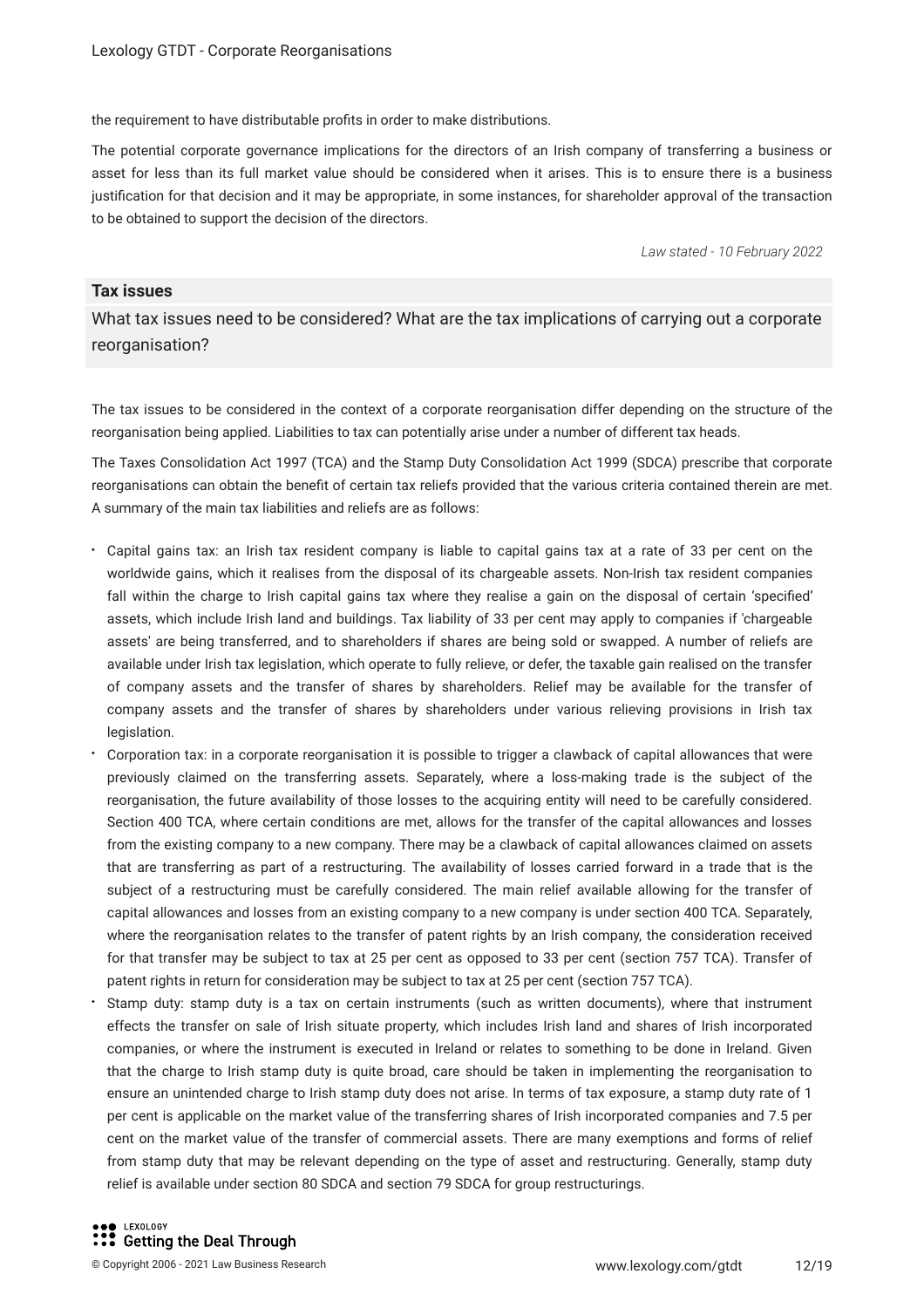Value added tax (VAT).

The conditions to be satisfed to avail of these types of relief vary signifcantly and, therefore, all factors of a reorganisation should be considered carefully before seeking to rely on them.

The reporting obligations under the EU mandatory disclosure regime introduced by Council Directive (EU) 2018/822, which are provided for in Irish legislation under Chapter 3A of Part 33 TCA and the European Union (Administrative Cooperation in the Field of Taxation) Regulations 2012 (as amended), should also be considered.

*Law stated - 10 February 2022*

#### **CONSENT AND APPROVALS**

#### **External consent and approvals**

What external consent and approvals will be required for the corporate reorganisation?

While most third-party contracts and agreements will facilitate the assignment of a party's interest to an afliate as part of a corporate reorganisation, there are certain circumstances where consent or notifcation may be required, and it is important that these are identifed at an early stage. Common examples of this are as follows.

- Where shares in subsidiary companies that have been pledged as security are being transferred as part of a reorganisation, the consent of the lender or security holder will need to be obtained in advance to avoid triggering any adverse consequences under the security arrangements.
- Where a lease of premises is being transferred as part of an intra-group business or asset transfer, the consent of the landlord may be required where the lease does not contain a group-sharing provision.
- Group companies who are a party to grant aid agreements with government authorities such as IDA Ireland or Enterprise Ireland may need to obtain consent to certain reorganisations that impact the grant-aided business – the underlying agreement will need to reviewed to confrm whether any such consent is required.

In many cases, and depending on the business involved, third parties can simply be notifed with details about the reorganisation, including the relevant updated vendor or customer arrangements in good time, in advance of the implementation date.

*Law stated - 10 February 2022*

#### **Internal consent and approvals**

What internal corporate consent and approvals will be required for the corporate reorganisation?

For good corporate governance purposes and other reasons, corporate reorganisation transactions involving Irish companies should be approved in advance by the board of directors of the Irish company, either at a board meeting or by way of unanimous written consent, with appropriate resolutions passed authorising the relevant signatories (typically the directors themselves) to execute the required reorganisation documentation on behalf of the company.

For cross-border corporate reorganisations, evidence of the representation authority of the relevant Irish company is often required to be provided to authorities in other jurisdictions, meaning the authorising resolutions of the board will be required to demonstrate that authority.

In terms of shareholder consent, transactions being validated by way of the summary approval procedure require the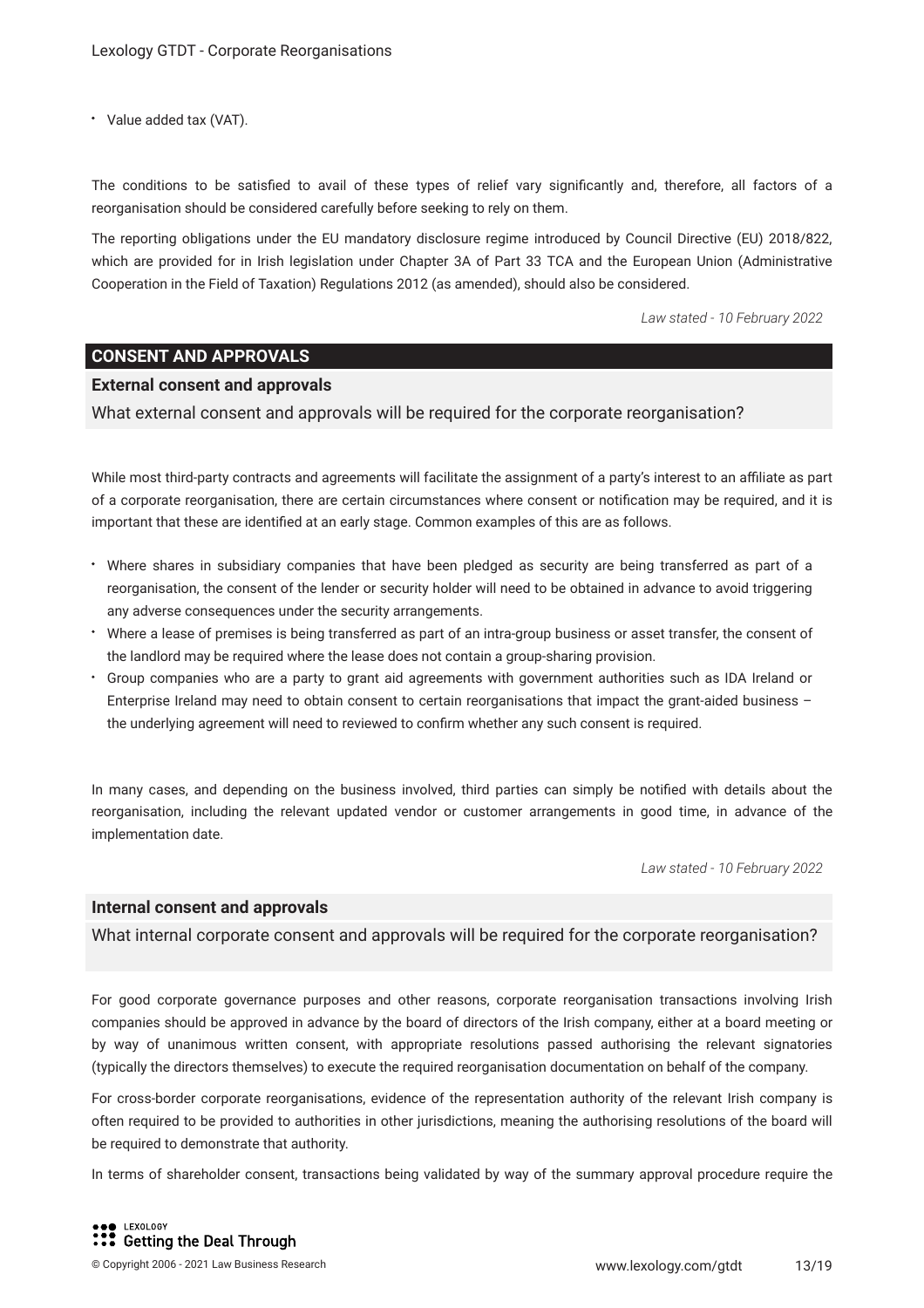shareholder of the relevant Irish company (or companies, in the case of a merger or division being approved using the summary approval procedure) to approve the transaction by passing a special resolution (a 75 per cent majority of the shareholders). In other cases where the directors may have a concern regarding the corporate beneft of a particular transaction, the passing of a shareholder resolution may be appropriate to support the position taken by the directors.

*Law stated - 10 February 2022*

#### **ASSETS**

#### **Shared assets**

How are shared assets and services used by the target company or business typically treated?

Where a group company that avails of shared assets or services is being sold or spun out of the group following the reorganisation, a transitional services arrangement will sometimes be agreed between the seller and the buyer to facilitate the normal operation of the business of the target company on closing and for a period thereafter, normally from three months up to two years, depending on the arrangements involved.

*Law stated - 10 February 2022*

#### **Transferring assets**

Are there any restrictions on transferring assets to related companies?

As a general rule, the restrictions on dividends and distributions require that, unless an Irish company has distributable profts, an upstream transfer of assets to a direct or indirect holding company, to a subsidiary of any such holding company (ie, a sister company) or otherwise to, or for the beneft of, a shareholder (or shareholder of any holding company) must be effected at the market value of the relevant assets. If a company has distributable profts, this transfer may be transferred at book value or less, provided the difference between the price paid and book value is covered by distributable profts.

With regard to fduciary duties, the directors of an Irish company proposing to transfer assets at less than market value also need to consider whether there is a business justifcation for the company doing so (ie, is the company is expected to derive a commercial beneft from the transaction?). The directors should also satisfy themselves that, following the transfer, the company will be able to pay its debts as they fall due.

The directors of an Irish company may also avail of the summary approval procedure to approve a tripartite share-forundertaking transaction by way of effecting a reduction in capital or undistributable reserves of the transferor company, thus enabling such a transfer of assets to be implemented at book value where the transferor does not have sufficient distributable profts to do so otherwise.

Apart from the above restriction, there are no general company law rules restricting the transfer of assets between related companies. Care does, however, need to be taken to ensure that the transaction in question does not constitute a transfer to a person deemed to be 'connected' to a director of the transferor company (being a spouse or close relative, a partner or body corporate controlled by that director). Similarly, loans or credit transactions between companies and connected persons are prohibited. In most cases, any such transactions implemented between wholly owned group subsidiaries fall within certain exemptions but attention does need to be paid to the rules in particular where there are principal directors involved.

*Law stated - 10 February 2022*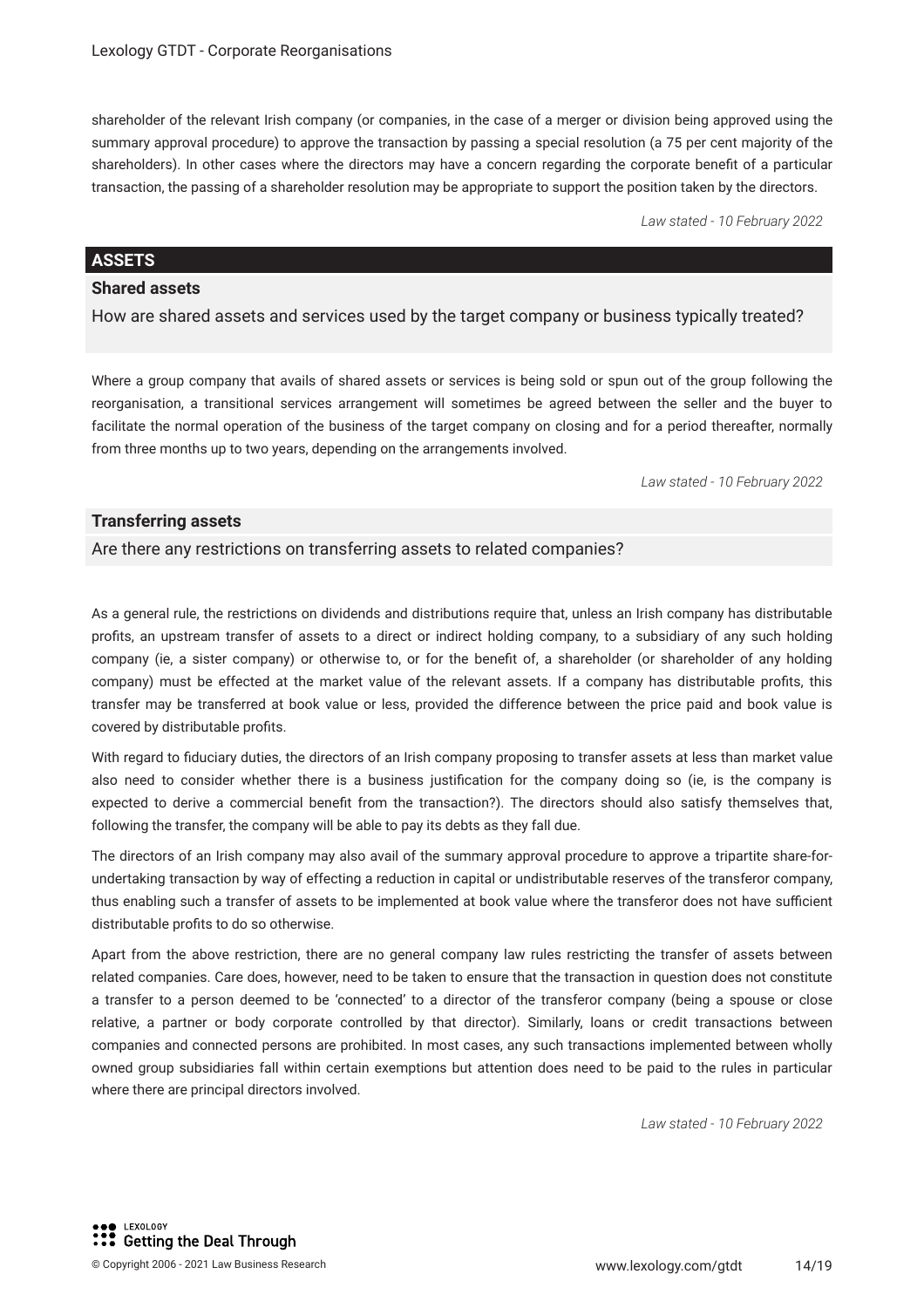#### Can assets be transferred for less than their market value?

Yes, subject to certain conditions. As a general rule, the restrictions on dividends and distributions require that, unless an Irish company has distributable profts, an upstream transfer of assets to a direct or indirect holding company, to a subsidiary of any such holding company (ie, a sister company) or otherwise to, or for the beneft of, a shareholder (or shareholder of any holding company) must be effected at the market value of the relevant assets. If a company has distributable profts, this transfer may be transferred at book value or less, provided the difference between the price paid and book value is covered by distributable profts.

With regard to fduciary duties, the directors of an Irish company proposing to transfer assets at less than market value also need to consider whether there is a business justifcation for the company doing so (ie, is the company is expected to derive a commercial beneft from the transaction?). The directors should also satisfy themselves that, following the transfer, the company will be able to pay its debts as they fall due.

The directors of an Irish company may also avail of the summary approval procedure to approve a tripartite share-forundertaking transaction by way of effecting a reduction in capital or undistributable reserves of the transferor company, thus enabling such a transfer of assets to be implemented at book value where the transferor does not have sufficient distributable profts to do so otherwise.

*Law stated - 10 February 2022*

#### **FORMALITIES**

#### **Date of reorganisation**

Can a corporate reorganisation be backdated or deemed to have already taken place, for example, from the start of the fnancial year?

While the backdating of documents is not permitted, in some instances, it can be possible for parties to a corporate reorganisation to contractually agree to treat a transaction as having an effective date prior to the date on which it was formally documented such that the risk in, and beneft to, the assets, would contractually be apportioned between the parties from that earlier date (subject to this arrangement not prejudicing the rights of any interested third parties, including a tax authority, for example). It is worth noting the process for implementing statutory mergers between Irish companies requires common draft terms of merger to state the date on which the parties will consider the transactions of the transferor company as those of the surviving company for accounting purposes.

In some instances, companies will implement reorganisations operationally in advance of formally documenting such changes. In this instance, the typical practice is for the details of the revised arrangement to be memorialised in an agreement that states the effective date (in the past) on which the parties intended the arrangement to come into effect.

*Law stated - 10 February 2022*

#### **Documentation**

What documentation is required in a corporate reorganisation?

This will depend on the nature of the corporate reorganisation being undertaken. However, the primary categories of documentation required to be prepared as part of a corporate reorganisation involving an Irish company are typically as follows: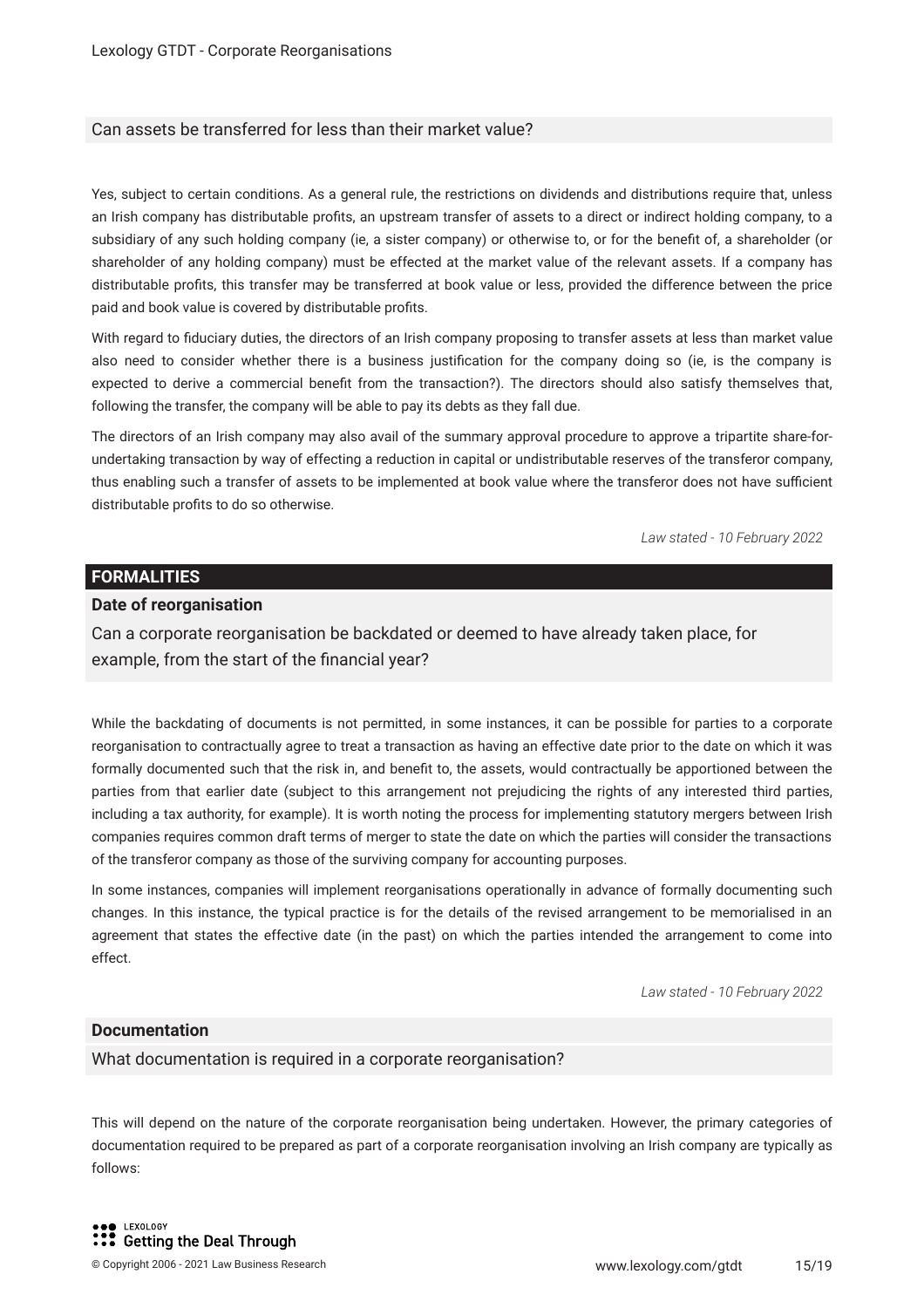- preparatory or planning documents: step plans, document checklists, and legal, tax and accounting advice memorandums;
- operative documents: share purchase agreements, business and asset transfer agreements, contribution or distribution agreements, subscription agreements, common draft terms of merger or division, deeds, stock transfer forms and revised constitutions;
- corporate approvals: directors and shareholders' meeting minutes or written resolutions, and powers of attorney; and
- post-completion documents: tax flings (including stamp duty returns, relief applications and any Council Directive (EU) 2018/822 (DAC6) reporting requirements (if applicable)), Irish Companies Registration Office (CRO) flings, Register of Benefcial Ownership (RBO) flings, share certifcates and updated statutory registers.

*Law stated - 10 February 2022*

#### **Representations, warranties and indemnities**

Should representations, warranties or indemnities be given by the parties in a corporate reorganisation?

In most cases, there is little basis for representations, warranties or indemnities to be given by related parties as part of a corporate reorganisation, and it would be unusual for anything other than very basic representations as to capacity and title to be included in the documentation. In limited cases, there may a justifcation for including representations, warranties or indemnities where there is a specifc need to demonstrate the arm's-length nature of the transactions, meaning terms that would have been negotiated and agreed between unrelated third parties should be put place.

*Law stated - 10 February 2022*

#### **Assets versus going concern**

Does it make any difference whether assets or a business as a going concern are transferred?

The transfer of assets within Ireland would typically be subject to value added tax (VAT) and the transferor would normally be liable to pay the VAT to the tax authorities. Depending on the nature of the business of the transferee, VAT may or may not be recoverable and represent a cost. Such VAT obligations may not arise where the assets being transferred from a VAT-registered transferor to another VAT-registered transferee meet certain tests, primarily that they are a totality of a business's assets that could constitute an undertaking capable of being operated independently. Where these tests are met, 'transfer of business' relief should apply and the entire transfer may take place without giving rise to VAT (although other obligations may arise, particularly with regard to immovable property).

*Law stated - 10 February 2022*

#### **Types of entity**

Explain any differences between public, private, government or non-proft entities to consider when undertaking a corporate reorganisation.

In most cases, there will be little difference to how reorganisations are restructured and implemented where public, private, government, or semi-state or non-proft entities are involved. Under the Companies Act 2014 (the 2014 Act), public limited companies (PLCs) are subject to certain restrictions over and above private companies under the 2014 Act, including the fact that the summary approval procedure is not available to validate fnancial assistance or share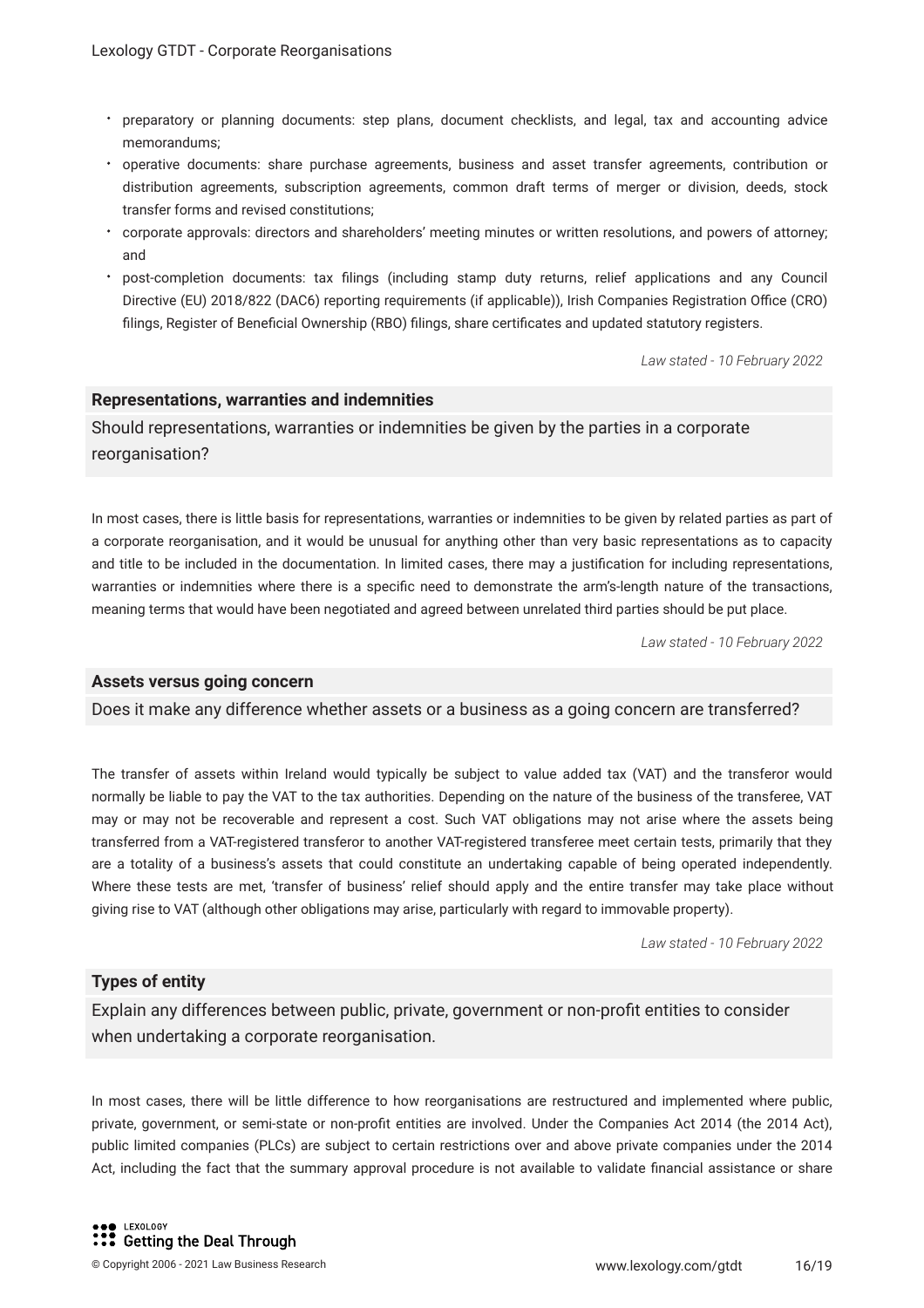capital reductions (the latter can, however, be approved by way of a High Court order). In addition, restructurings involving publicly listed PLCs are subject to additional restrictions under the relevant stock exchange rules and the Irish Takeover Panel rules that may impact a reorganisation.

For government and semi-state entities, care should be paid at the planning stage to ensure that any requirements (in particular, any ministerial or other statutory consent) under the relevant governing legislation for the body are complied with as part of the restructuring.

As most non-proft entities are structured as companies limited by guarantee, particular care needs to be paid to the rules under the 2014 Act that apply to those companies as well the entity's constitution, which may be prescriptive as to how any reorganisation can be effected. It will likely be important that any reorganisation is structured in such a way as to preserve the tax status of the non-proft entity.

*Law stated - 10 February 2022*

#### **Post-reorganisation steps**

Do any flings or other post-reorganisation steps need to be taken after the corporate reorganisation?

Most corporate restructurings will require some form of post-completion flings and other action items, including the following:

- completion of any required valuations and any consideration adjustments required between the parties as a result;
- booking the transactions in the accounting records of the relevant companies, including any premium arising on the issuance of shares;
- CRO flings (in particular, documentation executed pursuant to the summary approval procedure);
- RBO filings:
- stamp duty returns and other tax flings at the Irish Revenue Commissioners (Revenue) (including relief claims or DAC6 reporting requirements (if applicable)); and
- updates to the statutory records of Irish companies to refect changes to the share capital, directors, secretary or other details as well as any changes that need to be recorded in the company's register of benefcial ownership.

*Law stated - 10 February 2022*

#### **UPDATE AND TRENDS**

#### **Hot topics**

What are your predictions for next year and how will these impact corporate reorganisations in your jurisdiction (for example, expected trends or pending legislation)?

Despite ongoing restrictions to deal with the covid-19 pandemic in 2021, there was a signifcant level of activity with international technology companies in particular looking to restructure international ownership of intellectual property rights and product delivery structures, which we expect to continue in 2022. The increase in corporate M&A activity in 2021, and general economic optimism driven by vaccine roll-outs, easing of restrictions and unprecedented government stimulus packages for covid-19 in that period, is expected to further drive M&A and reorganisational activity in 2022, in particular in terms of post-acquisition integration activity. In line with other EU jurisdictions, we also expect to see an increase in competition and regulatory enforcement action in 2022, which will likely infuence deal activity as companies ensure compliance with certain additional requirements from regulators that would result in a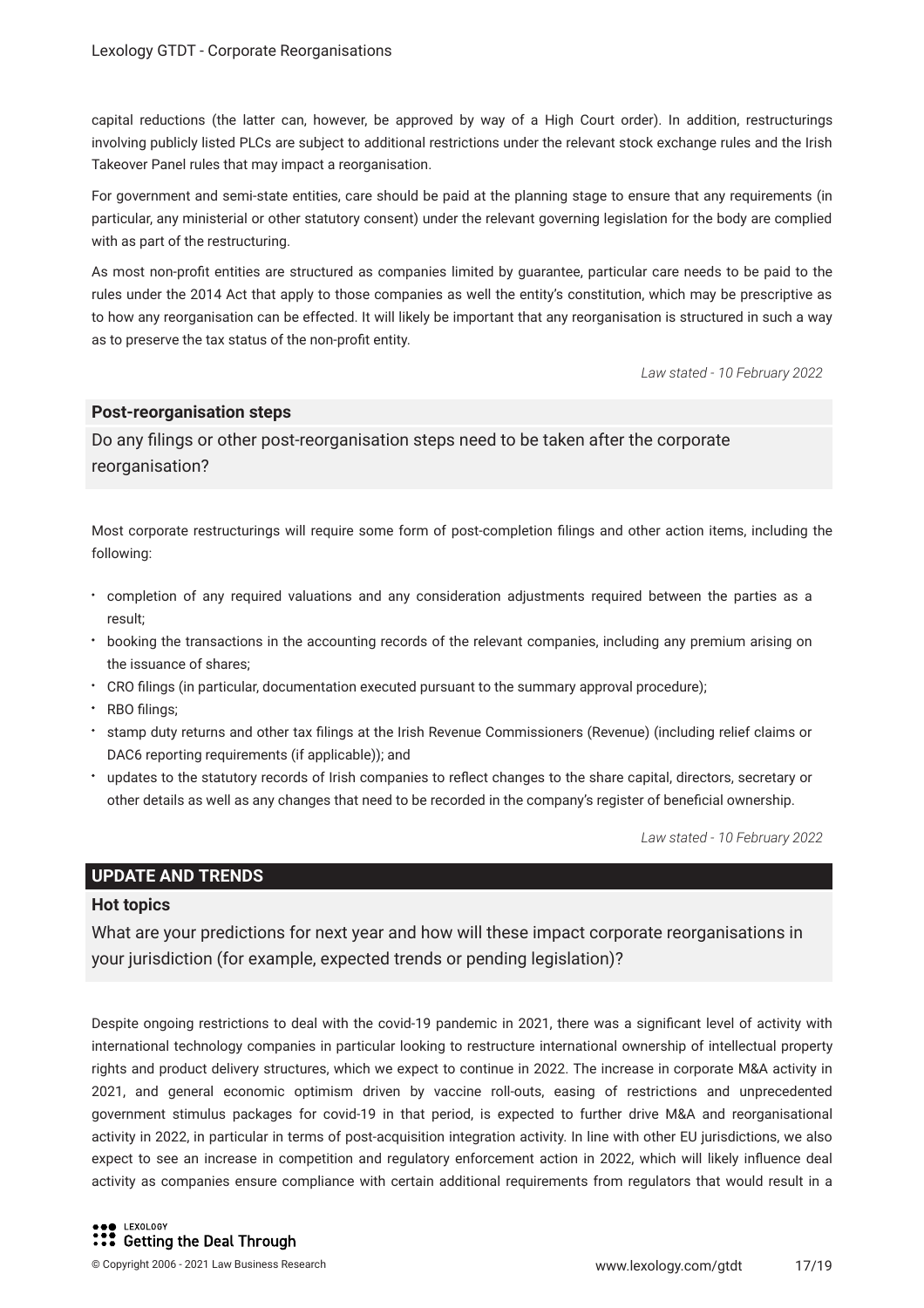review of corporate structures. Increasing infation levels, interest rate increases and general market volatility are also likely to have certain impact that will drive restructuring activities among global multinationals in particular.

Environmental, social and governance reporting (ESG) is also playing an increasing role in policy and business, with growing shareholder focus on the ESG agenda. This focus is expected to intensify in 2022 as companies face more stringent sustainability requirements and make commitments to improve their ESG position, and this is expected to result in further reorganisational activity.

\* The authors would like to thank Aoife Rock, Bryan Dunne, Megan O' Connor, Trina Dzidonu, Catherine O'Meara, Matthew Broadstock and Liam Markham for their contributions to the chapter.

*Law stated - 10 February 2022*